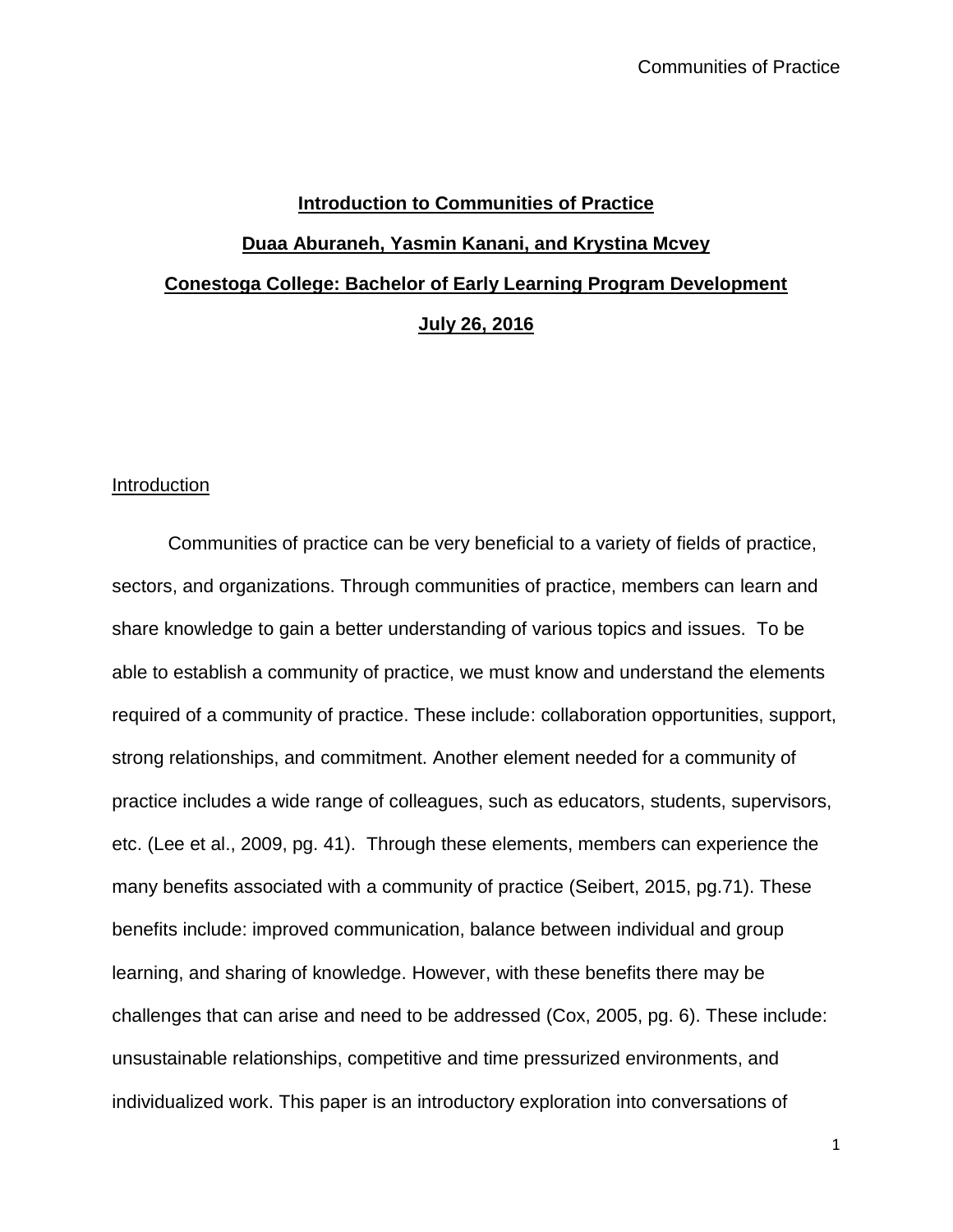communities of practice through the questions: What is a community of practice? How to support the members? How understandings of communities of practice have evolved over time? And what are the potential benefits and challenges of communities of practice?

## What is a Community of Practice?

Communities of practice have been gaining popularity among a variety of fields and professions since the '90s. The concept of a Community of Practice (CoP) stems from a theory of social learning, and was first introduced by Jean Lave and Etienne Wenger (Li et al., 2009, pg.1). Through a theory of social learning individuals learn from each other, through observation, modeling, and collaboration (Li et al., 2009, pg.3). Lave and Wenger initially defined a CoP as, "People from the same discipline improving their skills by working alongside experts and being involved in increasingly complicated tasks" (Li et al., 2009, pg.4). They proposed that by working alongside experts, individuals with varying skills and experiences can learn from each other. Later on, Wenger redefines the term community of practice to reflect further knowledge he has acquired about the concept (Li et al., 2009, pg.6). Wenger shifts the idea of a CoP from "individuals' learning and identity development" (pg.6). Through this shift the focus of a CoP is the knowledge gain of the members not just the individual. Also, the definition of a CoP changes to "groups of people who share concerns, a set of problems, or a passion about a topic, and who deepen their knowledge and expertise in their area by interacting on an ongoing basis" ( Li et al., 2009, pg.6).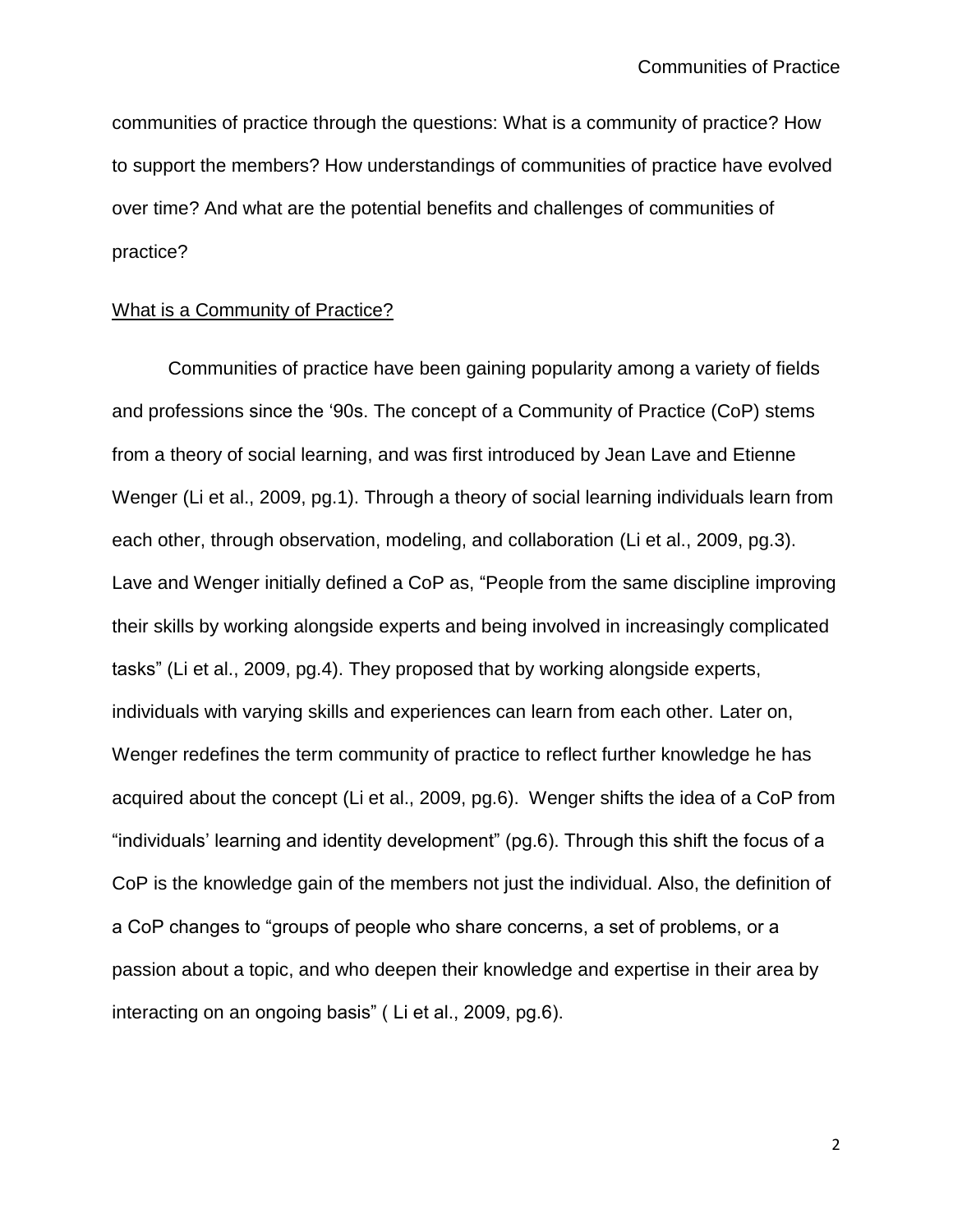Jean Lave and Etienne Wenger first introduced the concept of communities of practice in 1991 with their book Situated Learning: Legitimate peripheral participation. In this book, Lave and Wenger explain that Interactions with older, more experienced employees is the process by which newcomers gain knowledge and create their own professional identity within the larger community. In 1998 Wenger updated the concept of CoPs in his book Communities of Practice: Learning, Meaning and Identity. In this work Wenger introduced the three domains of a CoP: Mutual engagement, joint enterprise, and shared repertoire. Li et al. (2009) define these three domains as follows: mutual engagement is the "interaction between individuals that leads to the creation of shared meaning on issues or a problem", joint enterprise is "the process in which people are engaged and working together towards a common goal", and lastly shared repertoire is the "common resources and jargon that members use to negotiate meaning and facilitate learning within the group" (pg.5).

Following this publication, in 2002, Wenger along with McDermott and Snyder published a book called Cultivating Communities of Practice. Through this publication the three domains introduced in the previous literature by Wenger were changed to; domain, community, and practice. According to Li et al. (2009), the concept of domain "creates the common ground and outlines the boundaries that enable members to decide what is worth sharing and how to present the ideas", while community "creates the social structure that facilitates learning through interactions and relationships with others", and practice "is a set of shared repertoires of resources that include documents, ideas, experiences, information, and ways of addressing recurring problems" (pg.6). In addition to the change of domain names, Wenger also introduces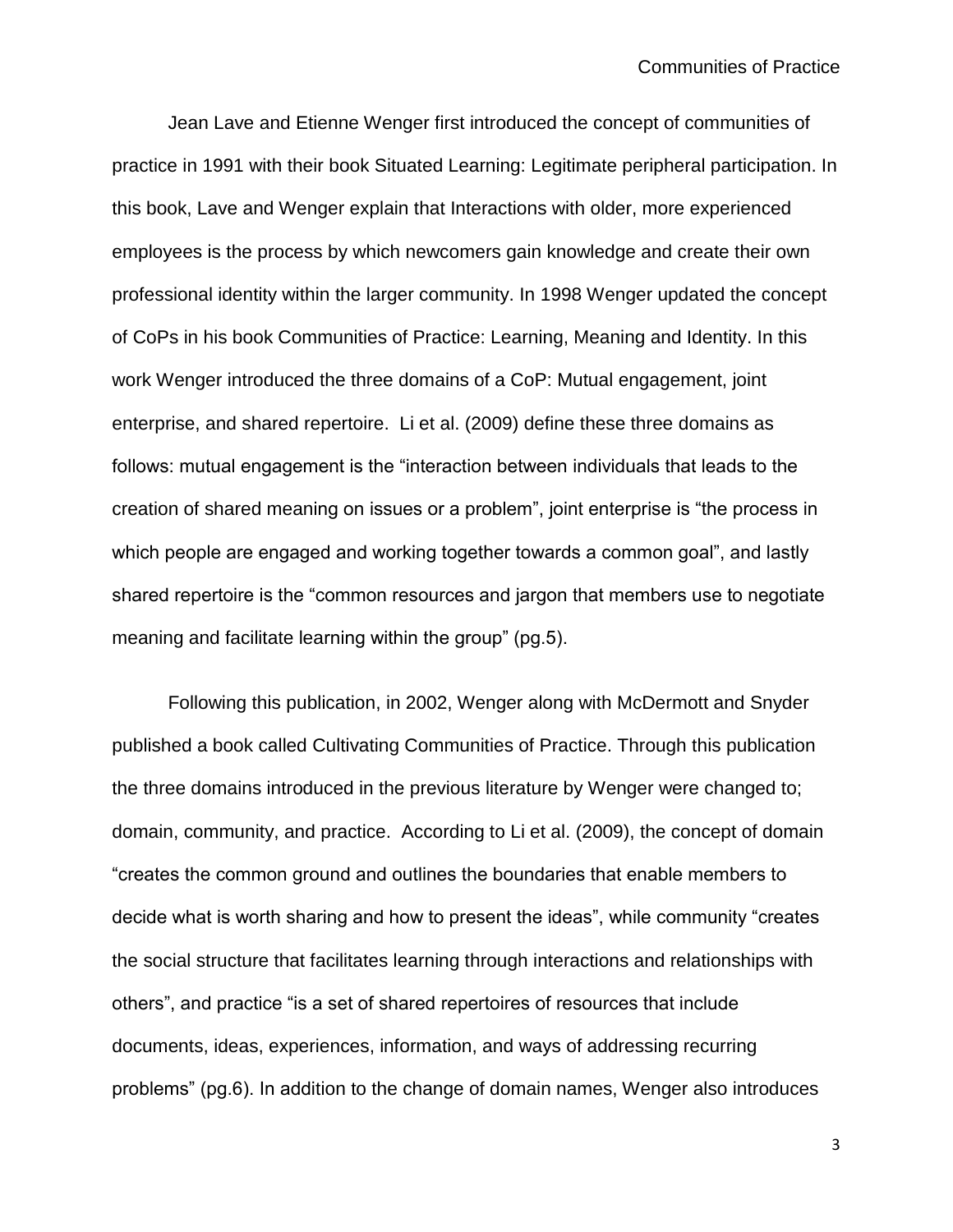the concept of leaders and facilitators. "Typically, the leader/champion is someone who is well respected within an organization, and often holds a leadership position" (Li et al., 2009, pg.6). The leader is not a member in a position of power, but a member who is able to bring the group together and facilitate collaboration. As time progresses, the concept of a community of practice also progresses to reflect changes in practice.

Li et al. (2009) explain that in some cases individuals refer to the term community of practice as a group of people working in the same practice setting ( as cited in Seibert, 2015, pg. 70). This differs from Wenger's explanation of communities of practice. As, Wenger's concept does not only refer to those working in the same professional environment, but a group of people who share knowledge, ideas, and experiences to better themselves and their field of practice (72). Seibert (2015) explains that communities of practice promote learning opportunities, through collaborative approaches that create opportunities for professional development (pg. 70). In essence, it is a form of learning and shared knowledge based on social relationships between those who have been in the field or profession for a long time, and those who are new. According to Lave & Wenger (1991), this learning happens through a process called 'legitimate peripheral participation' (as cited in Guldberg & Mackeness, 2009, pg.528). Lave & Wenger (1991), describe legitimate peripheral participation as a model that allows newcomers, such as students or new graduates, to collaborate with members of greater experience (as cited in Berry, 2011, pg. 9). This allows participants to learn from each other and contemplate ideas after gaining feedback from others.

Li et al. (2009) explain that in order to fully understand the CoP concept, we must define and understand the meaning of 'community' (pg.3). Barret & Chrisentary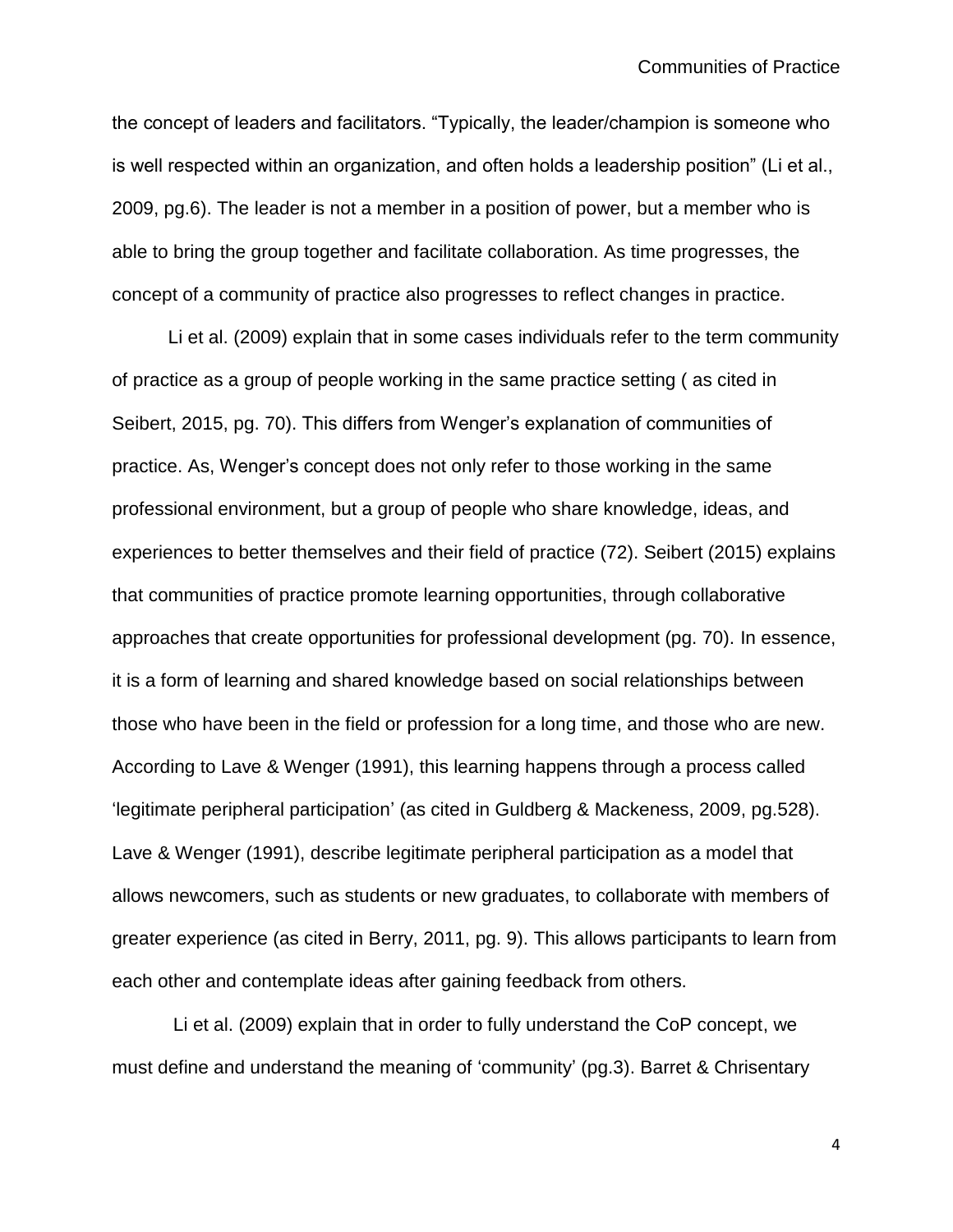(2015) describe community as, "[a] group of individuals for whom the domain is relevant; community includes the relationship between members" (pg. 26). A relevant domain between individuals would be a common interest or a shared field of practice that members can build a relationship upon. According to Wenger (1998), one of the main characteristics within a CoP is that members have a shared domain of interest (as cited in Guldberg & Mackness, 2009, pg.529). A shared domain of interest allows individuals who have similar practices to connect together and form a CoP. This also allows members to build relationships in order to learn from each other. This space of a common relevant domain forms a community for members to learn and share knowledge between each other, to better their practice.

In addition to defining the concept of community, we must also understand and define the concept of 'practice'. Barret & Chrisentary (2015) define practice as, "the body of knowledge, methods, stories, and documents that members share and develop together."(pg. 26). Through this concept of practice, members share and develop ideas together as they gain insight and new perspectives on a shared topic of interest. Therefore, in a community of practice, it is essential to establish strong relationships around shared bodies of knowledge to take part in to gain and develop new and innovative ideas.

CoPs also allow members within an organization to gain a wider range of access to colleagues (Lee et al., 2015, pg. 41). This wider range of access to colleagues allows educators to interact with students, students with supervisors, and supervisors with educators. When members have a wider range of access to colleagues of various experiences they can further develop their ideas. This allows CoPs to flourish and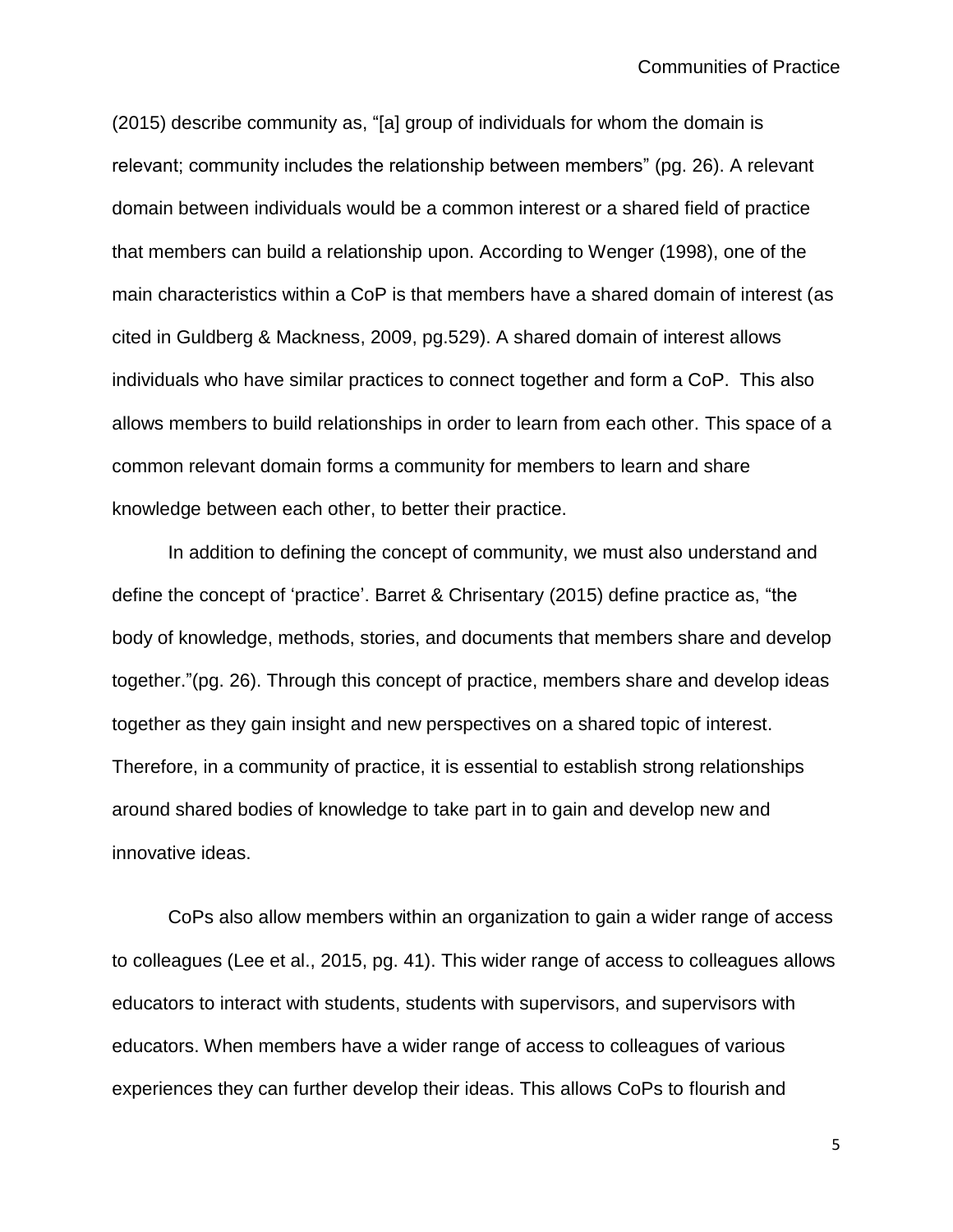benefit all who are involved. As a result, CoPs can be found in governments, organizations, education, associations, social service sectors, and the internet (Wenger-Trayner & Wenger-Trayner, 2015, pg. 4). Since the concept of a CoP can be applied in various settings, it is becoming more widespread.

Over time, the concept of a CoP has evolved to include changes in business practices, professional learning, and collaboration. To reflect this changing use and understanding, Wenger currently defines CoP as "groups of people who share a concern or passion for something they do and learn how to do it better as they interact regularly" (Wenger-Trayner & Wenger-Trayner, 2015, pg.1). The current definition of a CoP removes the thought of experts. Instead, it purports that within a community of practice everyone should be seen as an equal contributor; no one contributor is more qualified than another. It is suggested, that when members are viewed as equals, they work more closely together and have more intimate and authentic working relationships to advance the focus of their practice (Li et al., 2009, pg.3). That being said, the understanding of what a CoP is, has changed a fair amount since its introduction in the 1990's.

## How have Communities of Practice Evolved over Time?

Although the true intentions of CoPs, to share knowledge to improve practices, remain unchanged the method of practice has transformed to adapt to shifts in organizational practice. Hoadley (2012) explains that the meaning of community of practice has evolved over time, from a descriptive to a more prescriptive concept (pg. 287). The descriptive concept of a CoP stems from a natural occurrence of information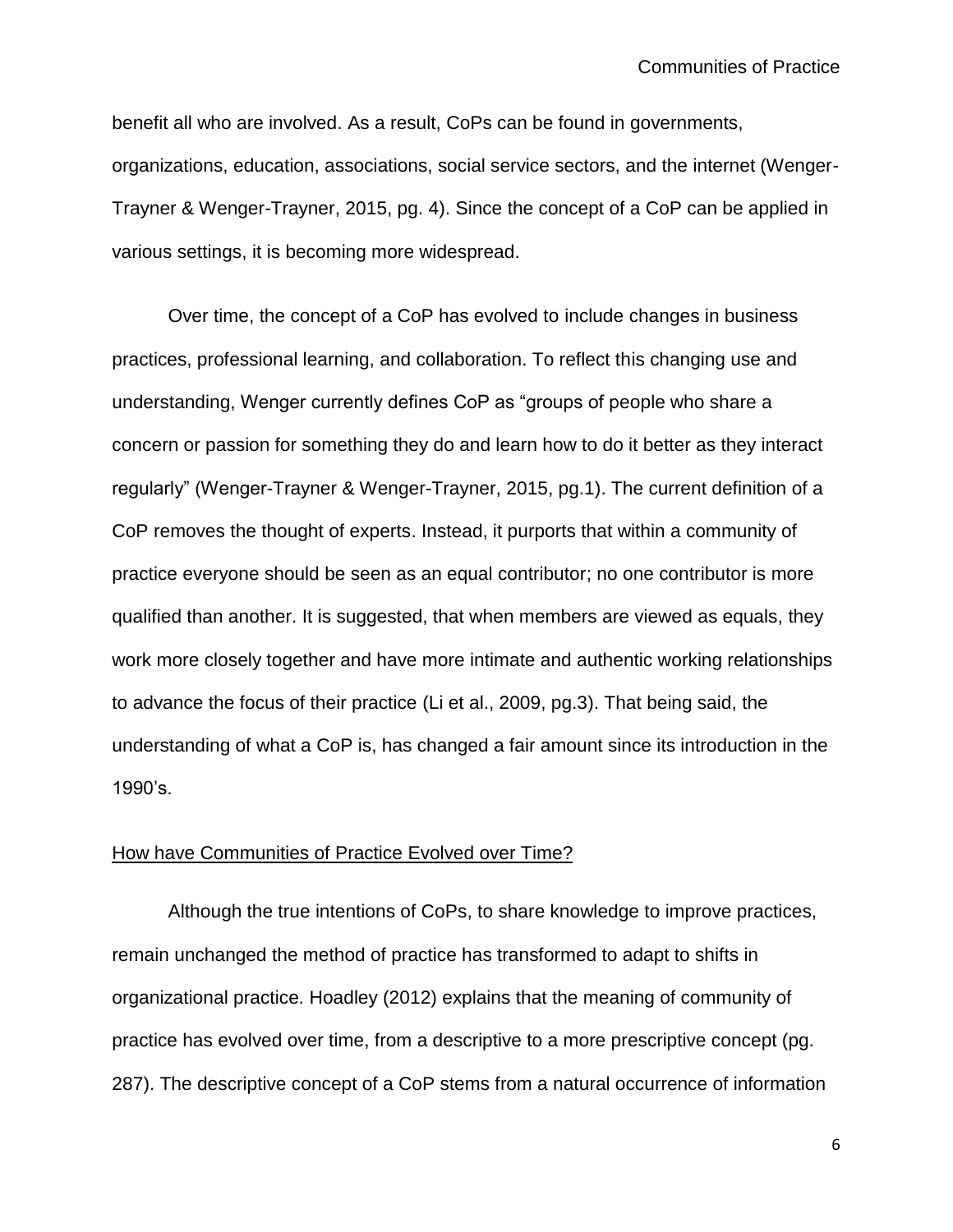sharing through an informal practice of storytelling between individuals about day to day occurrences. The prescriptive concept of a CoP is a means for collaboration to facilitate change within an organization (Hoadley, 2012, pg. 288). Initially, the descriptive concept of CoP was adopted through a focus on individual learning for professional growth. With a growing focus on learning and problem solving to better the organizations and communities, a prescriptive practice has taken hold.

Although the concept of CoPs started as a learning theory that encouraged social learning and empowerment of new employees, it has recently developed into more broad management tool (Li et al., 2009, pg.7). If a CoP is viewed as a management tool, it becomes challenging to apply (pg. 7). One of the issues that makes the concept of communities of practice, as a management tool, challenging to apply is, "the tension between satisfying individuals' needs for personal growth versus the organization's bottom line" (pg.7). Viewing a CoP as a management tool can also limit the benefits that CoPs may offer (pg. 7). Benefits, such as the personal growth, that members may acquire within a CoP would be partial when a CoP is viewed as a management tool. As Li et al. (2009) explains, "this potentially limits our ability to [view] CoPs as a strategy to improve clinical practice". Therefore, it is important to maintain the focus of a CoP to benefit the individual learner as well as the organization, group, or field of practice.

Guldberg & Mackness (2009) point out that in the more recent works from Wenger, focus is placed on the identity of individuals within the CoP (pg. 529). Guldberg & Mackness (2009) state that Wenger (1998) argues that, "individual's identity is fluid [,] it is formed and re-formed throughout people's lives" (pg. 529). The community members are working through and altering their identity as they move from the outside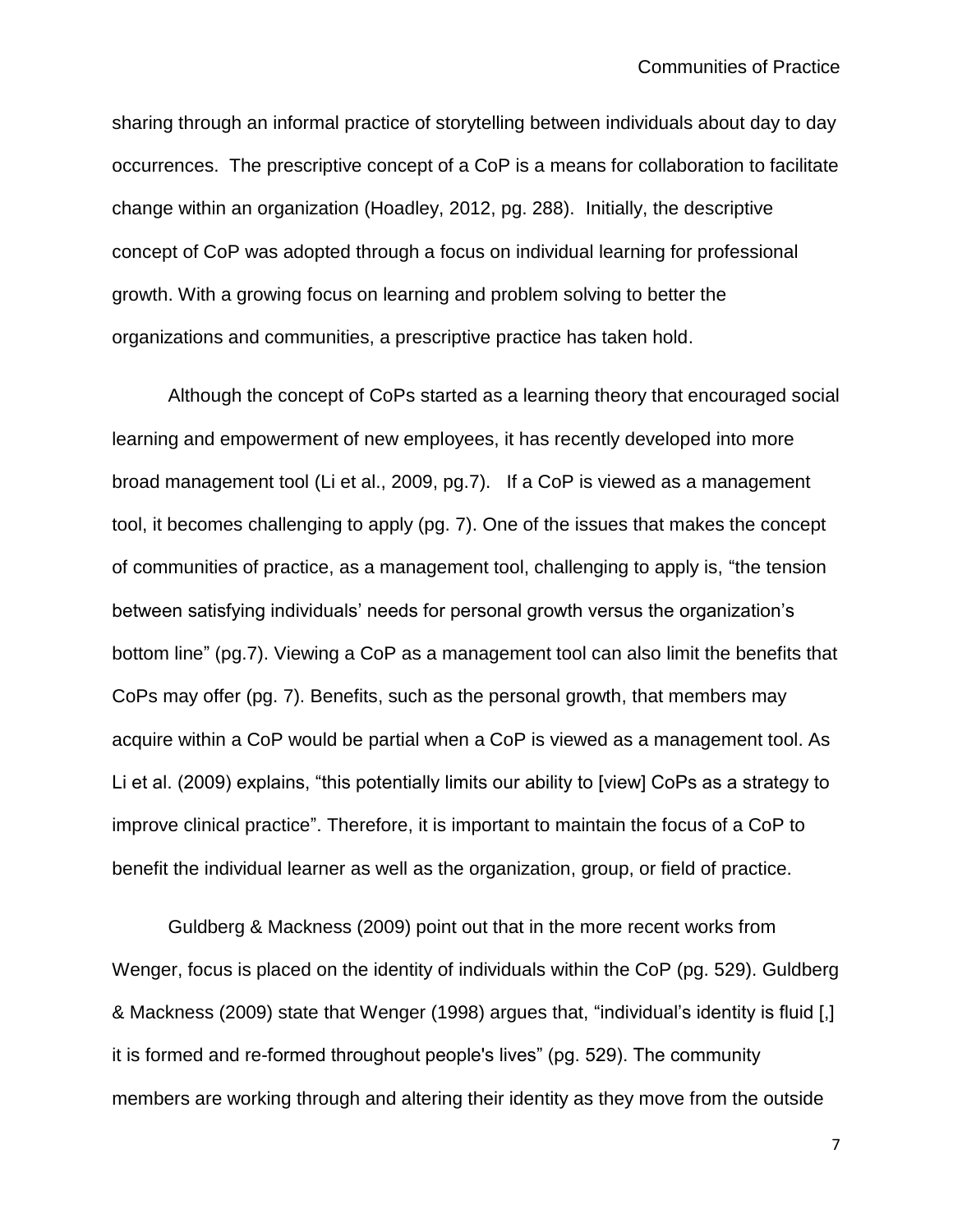of the group as 'newbies' inwards as they become more experienced (pg. 529). As members gain skills and experience, they begin to pass their new found knowledge to others, completing the cycle of knowledge sharing.

The concept of communities of practice has evolved and continues to evolve to improve current practices and provide increased opportunities for individuals to collaborate across the globe. Guldberg & Mackness discuss the change in definition of a CoP, as now it is "viewed as a management tool through which geographically dispersed teams and groups can be connected" (pg.529). This new view of CoPs has led to the rise of virtual CoPs. By embracing the use of technology in a CoP:

functional working groups can consist of team members located in various cities, states, and countries. Technology bridges geographic distances, and virtual communities of practice (VCoP) enable virtual workgroups to gain knowledge by using the virtual environments to reinforce an organization's collective operational knowledge (Barret & Chrisentary, 2015, pg. 25).

These virtual communities of practice offer access to individuals that may be interested in becoming members but are not geographically close. As Wenger et al. (2005) explain, "the web has enabled people to interact in new ways across time and space and form new breeds of distribution yet interactive communities of practice" (as cited in Guldberg & Mackness, 2009, pg.529).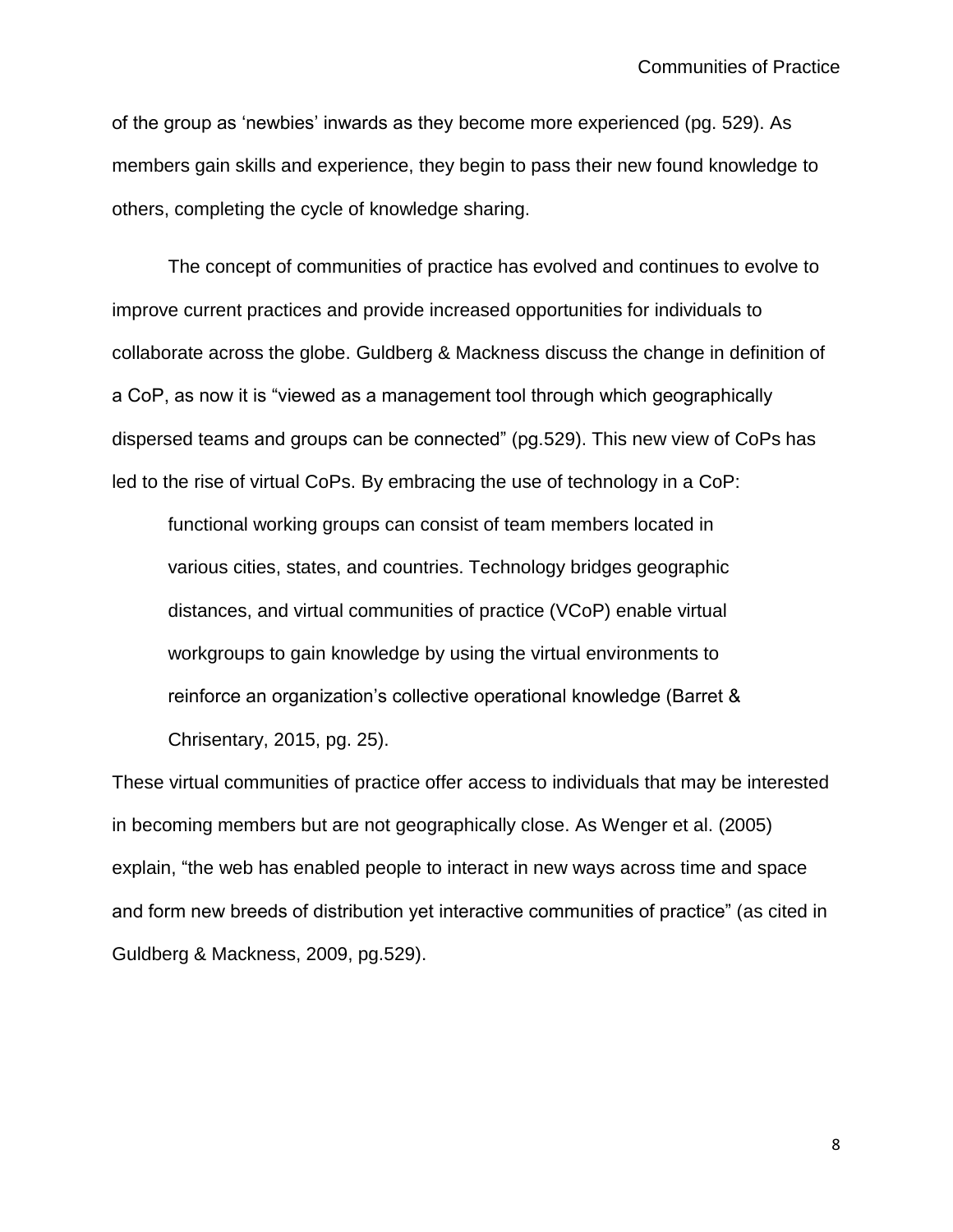## Elements of a Community of Practice

To create successful communities of practice there are many factors that need to be considered. Two main factors are: 1) A clear unified focus that is important and relevant to the practice of the community, and 2) Defined leadership to help build commitment, collaboration, and the exchange of ideas (Nemec & LaMaster, 2014, pg. 337).Nemec & LaMaster (2014) explain, "Focus topics need to be important to the community members and relevant to the work itself (the "practice")" (pg. 336). A clear unified focus is important as it provides a community of practice with direction (pg.336). Defined leadership is also essential in a community of practice (pg. 337). McDermott (2001) suggests that this leader should be a well-respected community member, as through this respect the leader will be able to coordinate the CoP (as cited in Nemec & LaMaster, 2014, pg. 337). As Lencioni (2002) explains, "The leader's role is central to facilitating personal relationships among community members [,] [this] build[s] commitment, [and] promote[s] collaboration…a sign of an effective team" (as cited in Nemec & LaMaster, 2014, pg. 337). Therefore, a clear focus and defined leadership are essential to ensure the effectiveness and success of a community of practice.

To create a successful community of practice members should select themselves, and not be forced or selected to be a part of the community of practice (Seibert, 2015, pg. 71). If members are required to commit to a CoP, they will not be as invested in their own contributions and the overall success of the CoP (pg.71). Seibert (2015) highlights that community members must be willing to join the community of practice and not forced, as this allows members to be self-motivated and fully contribute to improve the practice (pg. 71). Lee et al. (2015), explain that there are extrinsic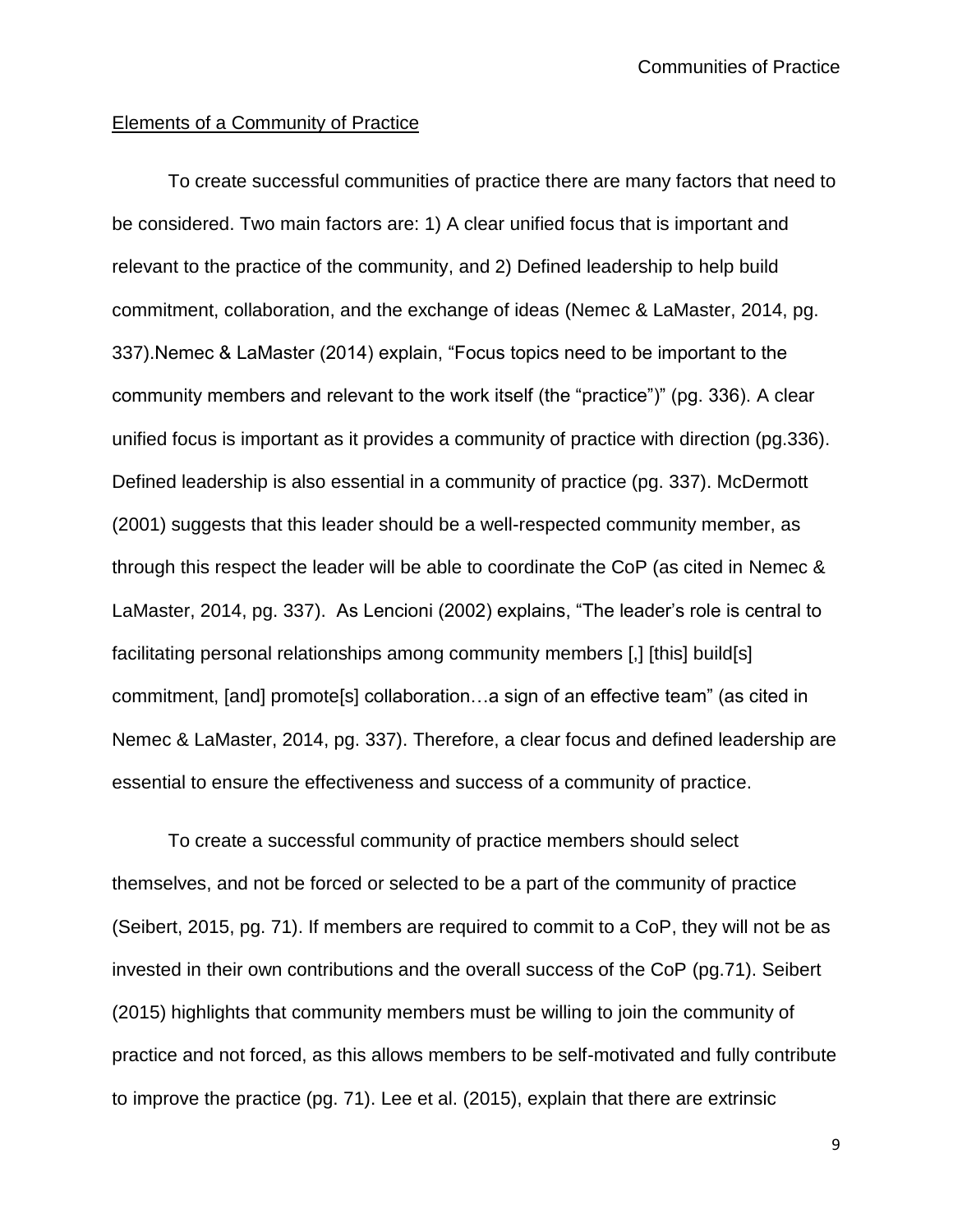motivators that can prompt individuals to be a part of a community of practice (pg. 42). These extrinsic motivators are individual rewards including better promotion opportunities, better work assignments, or better job performance reviews (pg. 42). An extrinsic motivator for individuals to participate in a community of practice would arise from the value or importance an organization puts on participating (pg. 42). If an organization places a high value on an individual's involvement in a community of practice, an individual may be motivated to take part, to be able to gain better job performance reviews or an increased chance of a promotion.

Like communities of practice, Virtual Communities of Practice (VCoP), should also have strong leaders to help form relationships among members that do not have the benefits of face-to-face connections. Barret & Chrisentary (2015) state that a "VCoP requires leaders who have the ability to build trust, motivate, and connect and create personal bonds with individuals through technology" (pg. 25). As building strong relationships is an essential aspect in communities of practice, especially in VCoP where members cannot experience face to face interactions. Furthermore, Barret & Chrisentary (2015) elaborate on the importance of transformational leadership, which requires an individual to communicate clearly, be highly motivated and encourage motivation throughout the group, as well as encouraging team collaboration (pg. 27). This individual must have strong leadership skills, which will help promote respect and motivation between all members. That being said Guldberg & Mackness (2009) also "recognized that the shift to increasingly virtual communities of practice would bring challenges to some of the basic principles of communities of practice, such as experience of 'togetherness' across time and space." (pg.529). Therefore, the unique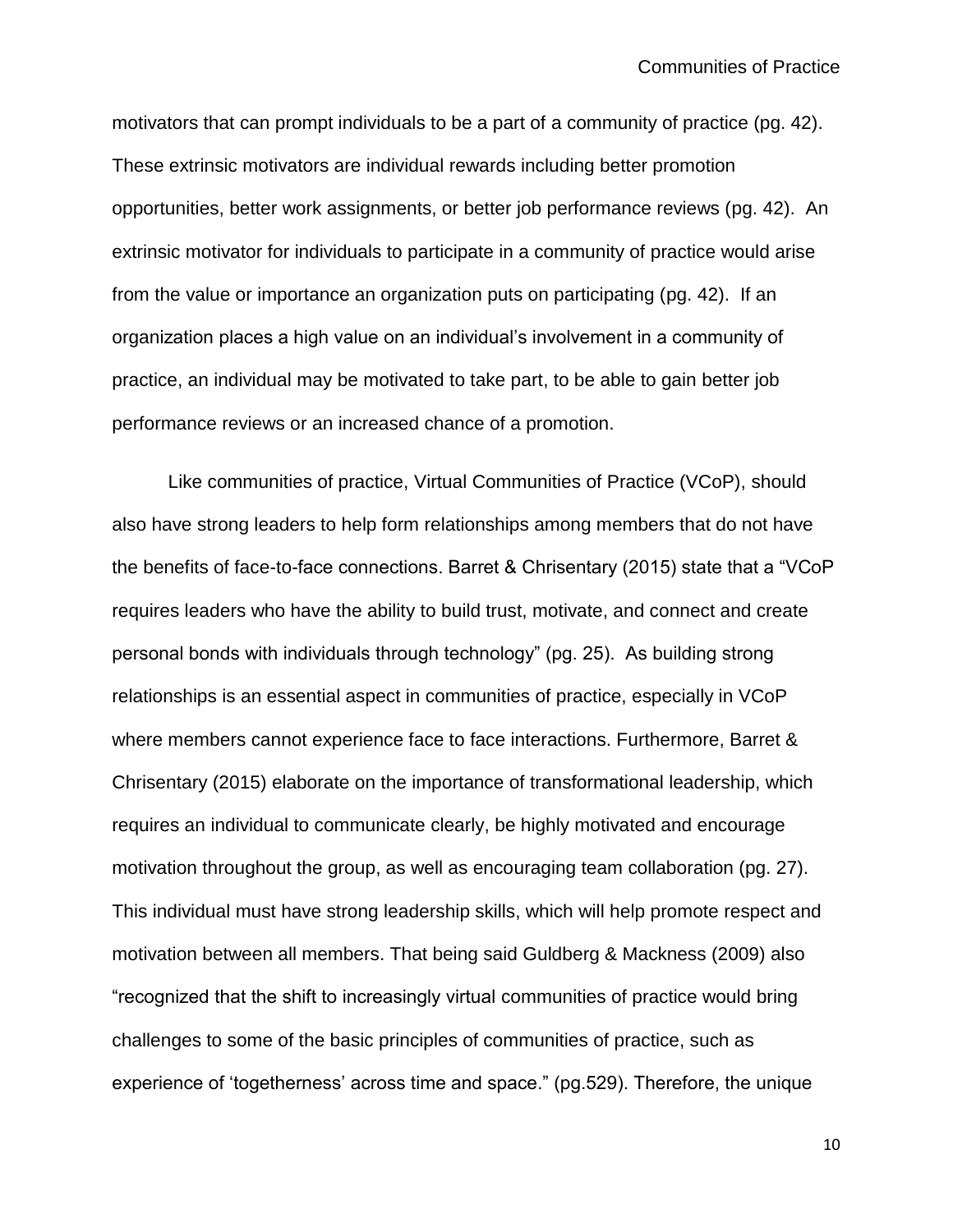nature of virtual communities requires a leader to ensure the members bond together and are empowered as a team.

Similarly, in virtual communities of practice, necessary elements must be considered to ensure the community can form connections and build relationships. Guldberg & Mackness (2009) explain that emotions run high as groups form and new members navigate the community and form connections, these emotions can run higher with the use of technology (pg. 532). Some members may not be as tech savvy as others, thus they feel frustrated when experiencing technical difficulties. Furthermore, members of virtual communities of practice need to experience connectivity among the group. "This notion of connectivity [is] related to the feelings of belonging to a community" (pg. 532). Guldberg & Mackness (2009) state that participants in a VCoP are most successful when they have the ability to "cope with the technology, adapt their learning strategies to align with the learning environment, effectively manage emotion and learning tensions, make conceptual and social connections and establish an online identity" (pg. 534). Therefore, when participants of CoPs or VCoP have the elements needed to foster success, they are able to gain the full experience of communities of practice.

## Benefits and Challenges of Communities of Practices

Some benefits of communities of practice include: improved communication, balance between individual and group learning, effective utilization of time, pooling resources, break down of cultural barriers, sharing of knowledge, and creating a sense of ownership (Berry, 2011, pg. 8).Through these improvements a community can foster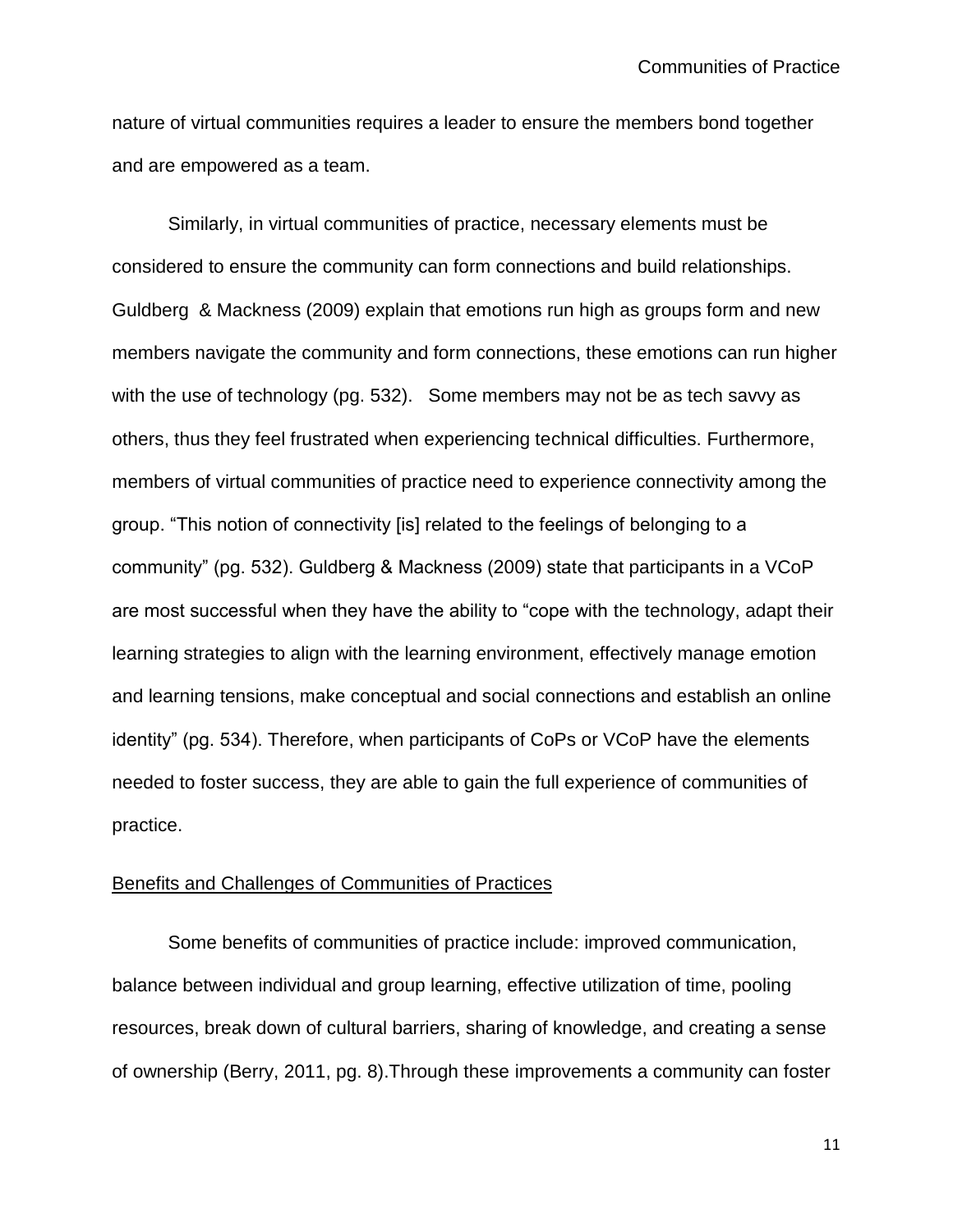increased problem solving and decision making in the workplace (Seibert, 2015, pg. 72). Satisfaction and value can also arise from the collaboration and work members are a part of, within communities of practice (pg. 72). As members acquire new found knowledge, they feel satisfied because they feel they have learned something new. Also, members feel valued because they are part of the decision making process (pg. 72). When members are part of the decision making process they feel belonging, which in turn leads to the sense of value.

Through participating in CoPs, members gain short term benefits as well as long term benefits. Members are able to receive support for challenges they bring forward, build confidence, as well as gain access to expertise (Region of Waterloo, 2015, para. 6). Long term benefits that members gain are personal development and professional identity. Members are also able to network with others in the field (Region of Waterloo, 2015, para. 6). Also, members are able to acquire a sense of belonging by sharing their work experience (Barret & Chrisentary, 2015, pg. 26).

Organizations also gain benefits for participating in CoPs. Their short term benefits are that CoPs involve provide solving, knowledge sharing, as well as collaboration across units (Region of Waterloo, 2015, para. 7). As for the long term benefits, organizations gain strategic capabilities, retention of talents, as well as being able to keep up to date on new activity/news etc. (Region of Waterloo, 2015, para. 7). Organizations involved in CoPs gain value and significance, as these opportunities for collaboration result in new and improved products or services for the organization (Lee et al., 2015, pg.41). Therefore, communities of practice can be beneficial to organizations, communities, and individual members.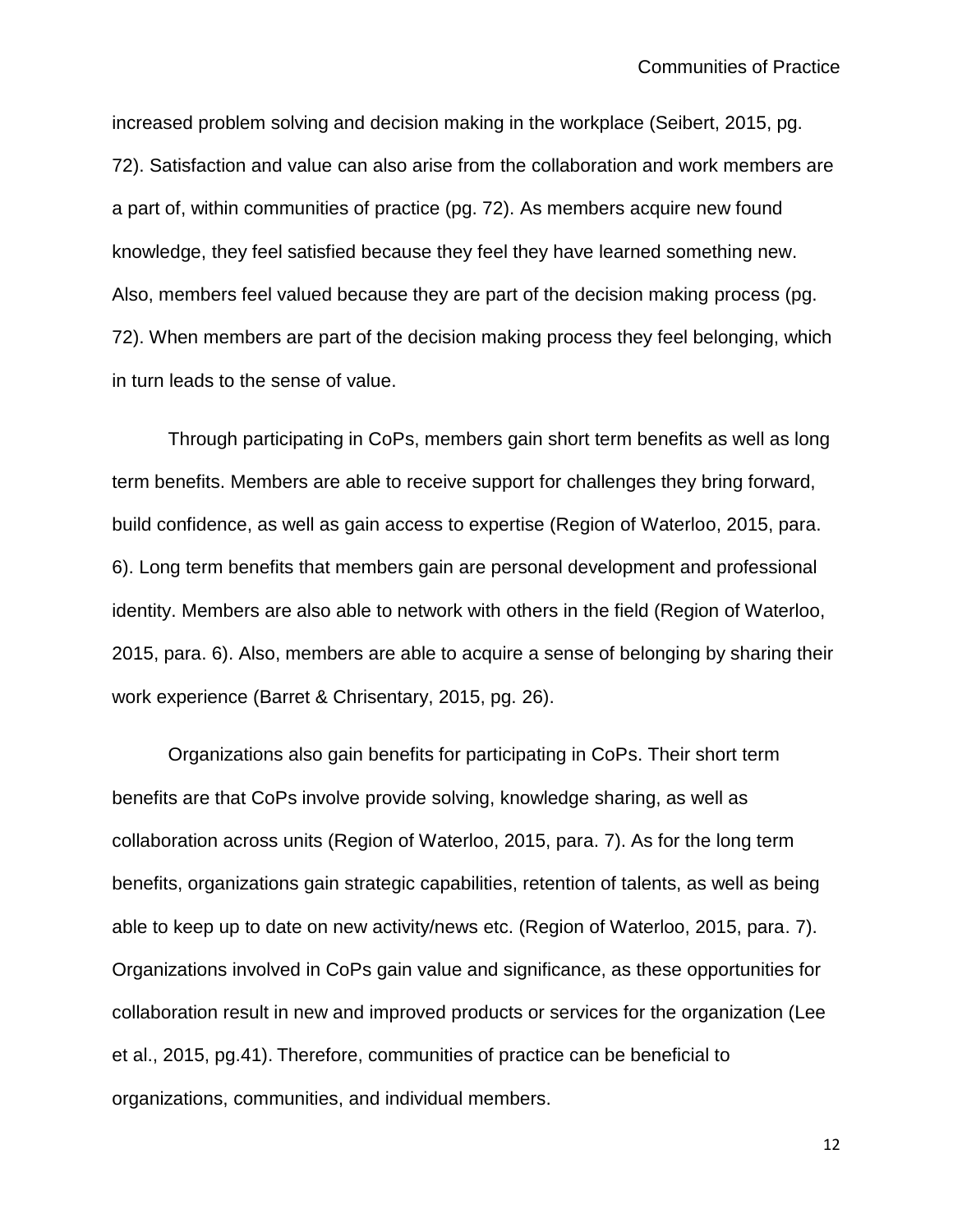Similar to CoPs, virtual communities of practice have many benefits that may be experienced by members. Firstly, virtual communities of practice can further enhance the connections and collaboration among members. According to Hoadley (2012), technology enables members of communities of practice to be able to represent and reorganize information in various formats (pg. 295). This allows members with different learning styles to benefit, as they are able to understand information in a way that is suitable to them. Technology can also be an avenue to connect members of a community of practice (pg. 296). For example, individuals from different countries that cannot meet in person can create a community of practice online by corresponding through various social networking databases. This encourages individuals who have similar practices to connect together and form a virtual community of practice (pg. 297).

Cox (2005), suggests that there are many factors that can limit the success of a CoP (pg.6). The first factor that can limit the success of a CoP is frequent reorganisation (pg. 6). This can be a problem because members of a CoP cannot form relationships and sustain them, thus they do not have enough opportunities to collaborate amongst each other. Another factor is employment of temporary or part time staff (pg. 6); this is a problem because these individuals are unable to accomplish their tasks based on their schedules. Individualized work is also identified by Cox (2005) as a factor that can limit the success of a CoP (pg. 6). Individualized work decreases the chances members have to connect with each other and increase their knowledge. Competitive and time pressurized environments can also create conflict through collaboration in a CoP (pg. 6). This creates a stressful and unwelcoming environment for all members of the CoP as they feel pressured because of these circumstances.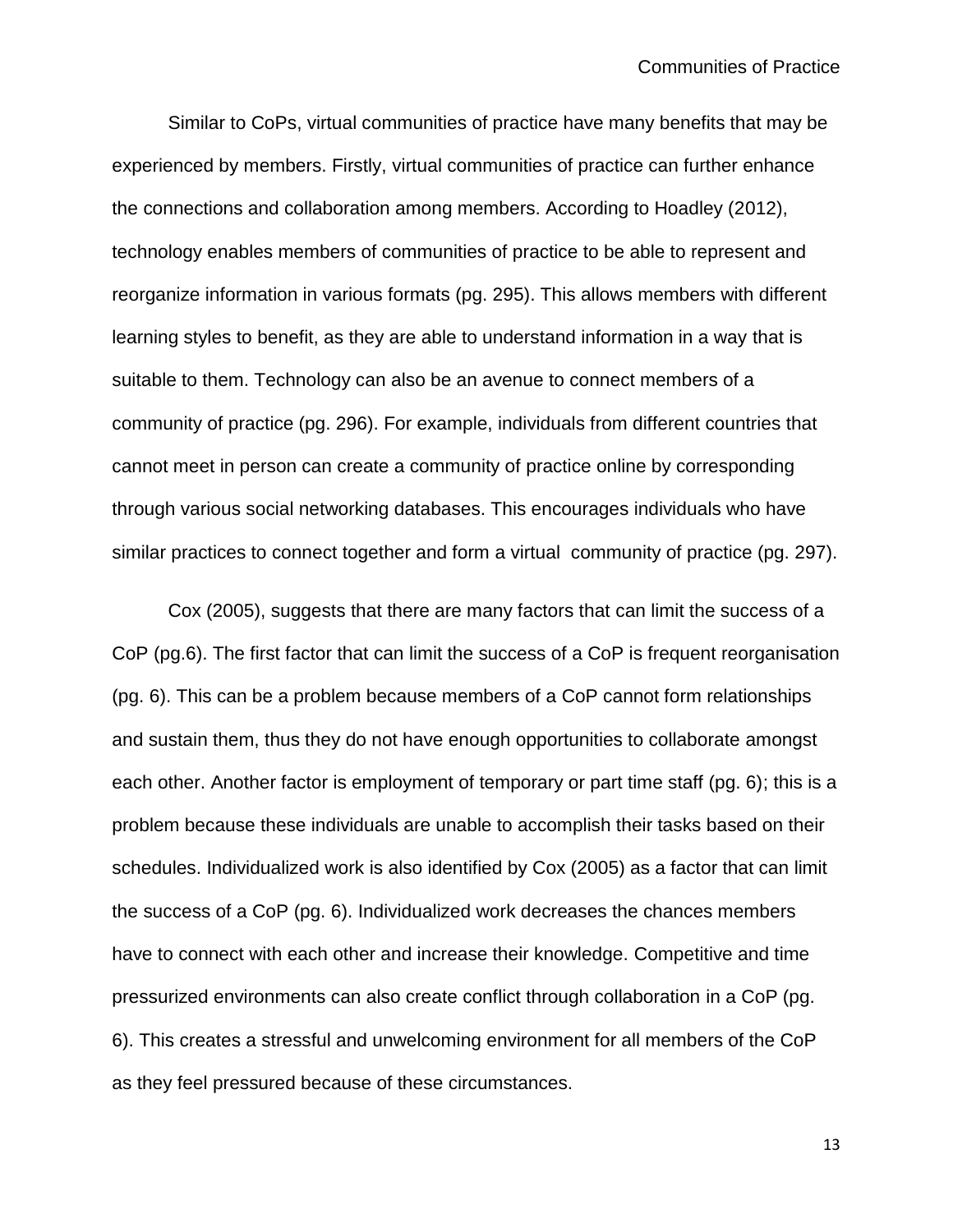Like CoP, there are also potential challenges that come from virtual communities of practice. Li et al. (2009) refers to "issues regarding privacy, user-friendliness of online technologies, and the ability to access a computer cab become fatal barriers to an individual's ability to participate" (pg. 3). Other factors that could become barriers are in the bonds made within the group. While it is important for members to work together and form connections, pre-existing bonds among members can hinder the integration of newcomers, and "a community can also become a clique when relationships among members are so strong that they overshadow all other concerns" (pg.3). Very strong relationships between certain members could lead to other members feeling isolated. Li et al. also explain, without new learners a community can fall apart, it is the exchange of knowledge between the experts and the new learners that is the foundation of communities of practice (pg. 3). Without this rotation or cycle of knowledge renewal, the virtual community of practice will not foster change or improvements to the setting of practice.

## **Conclusion**

Establishing a community of practice enables communities to incorporate different perspectives throughout a field of practice. This allows members to learn and share knowledge amongst each other. Within a community of practice there are many elements that are needed to ensure the process runs smoothly. Collaboration opportunities, support, strong relationships, and commitment are all included. Through these elements members of a community of practice can experience the many benefits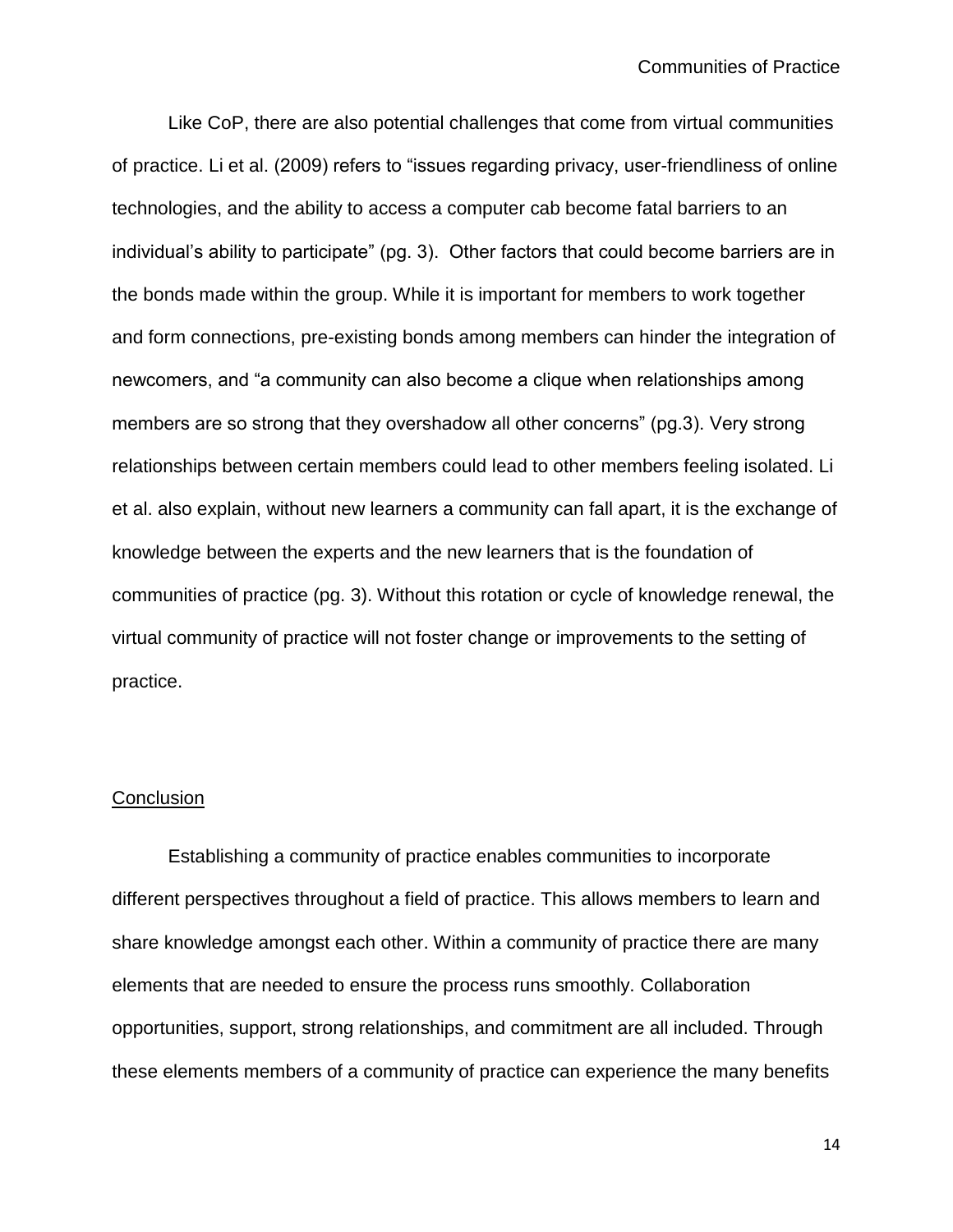of establishing a community of practice. However, with these benefits there may be challenges that arise. Many researchers have been able to contribute to the topic of communities of practice; through their research we are able to gain a deeper understanding of what is involved in communities of practice and their importance.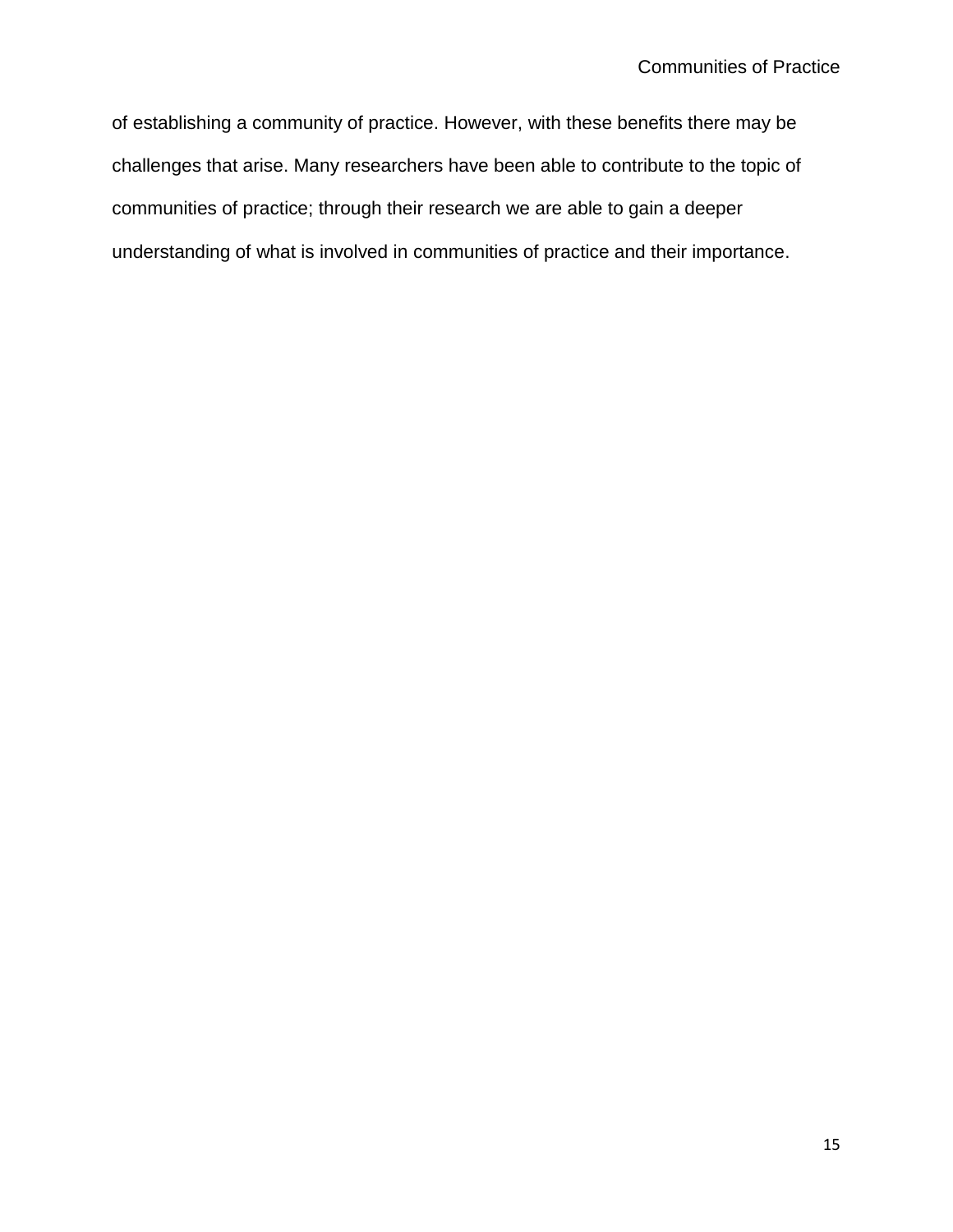## References

- Barret, D., & Chrisentary, J. (2015). An Exploration of Leadership in Virtual Communities of Practice. *ProQuest Dissertations Publishing.* Retrieved from: http://search.proquest.com/docview/1440133637
- Berry, L. E. (2011). Creating Community: Strengthening Education and Practice Partnerships through Communities of Practice. *International Journal of Nursing Education Scholarship*, *8*(1), 1-18 18p. doi:10.2202/1548-923X.2180
- Cox, A. (2005). What are Communities of Practice? A Critical Review of Four Seminal Works. Retrieved from: http://www2.warwick.ac.uk/fac/soc/wbs/conf/olkc/archive/oklc5/papers/e-4\_cox.pdf
- Guldberg, K., & Mackness, J. (2009). Foundations of communities of practice: enablers and barriers to participation. *Journal of Computer Assisted Learning*, *25*(6), 528- 538.
- Hoadley, C. (2012). What is a Community of Practice and How Can We Support It? Theoretical Foundations of Learning Environments, 2, 287-300. Retrieved May 19, 2016, from

https://steinhardt.nyu.edu/scmsAdmin/uploads/006/677/CHAP12HOADLEY.pdf.

Kothari, A., Boyko, J. A., Conklin, J., Stolee, P., & Sibbald, S. L. (2015). Communities of practice for supporting health systems change: a missed opportunity. *Health Research Policy and Systems*, Doi: 10.1186/s12961-015-0023-x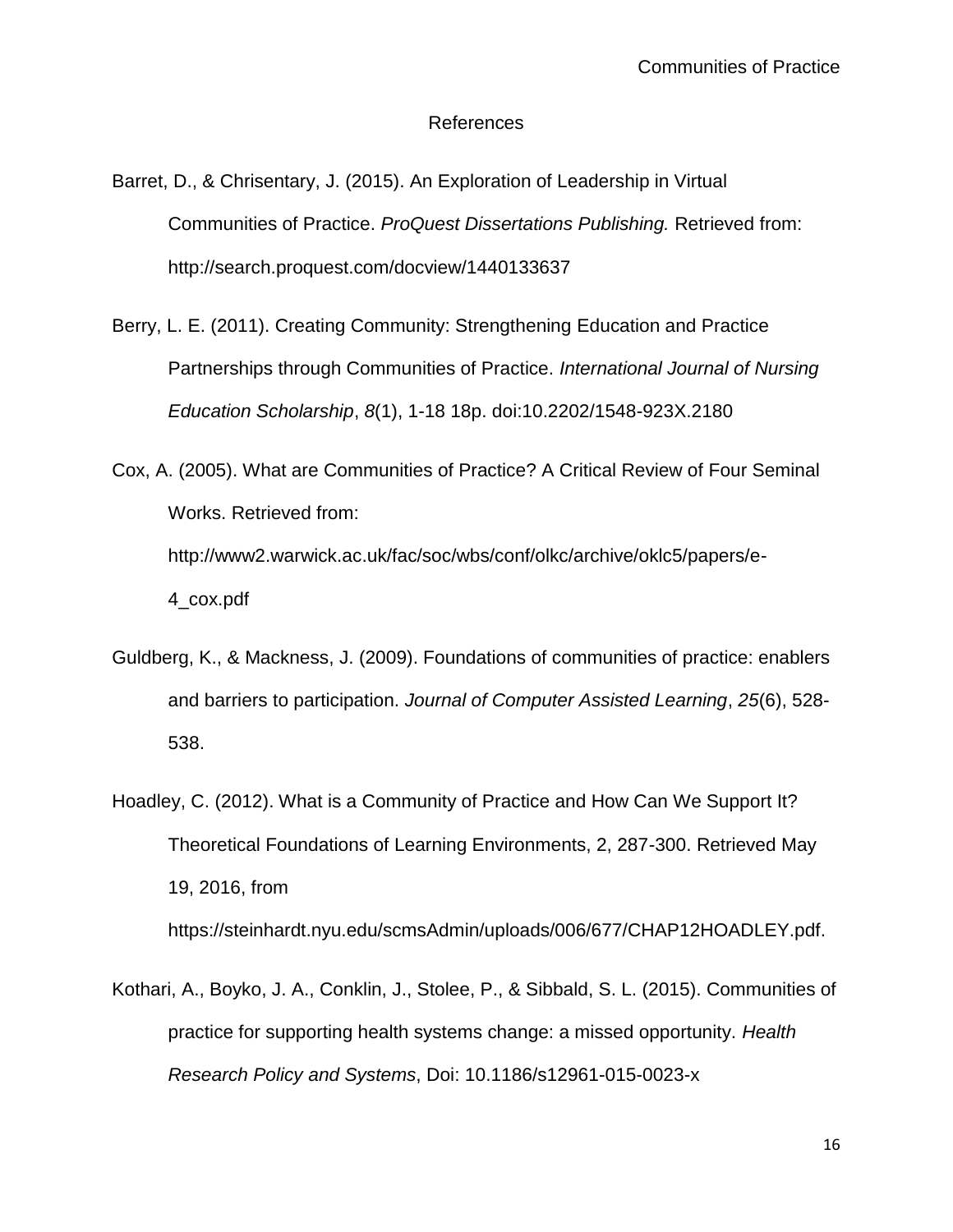- Lee, L., Reinicke, B., Sarkar, R., & Anderson, R. (2015). Learning Through Interactions: Improving Project Management Through Communities of Practice. *Project Management Journal*, *46*(1), 40-52. doi:10.1002/pmj.21473
- Li, L. C., Grimshaw, J. M., Nielsen, C., Judd, M., Coyte, P. C., & Graham, I. D. (2009). Evolution of Wenger's concept of community of practice. *Implementation Science*, 4(11), 1-8. Doi: 10.1186/1748-5908-4-11
- Nemec, P. B., & LaMaster, S. (2014). Education and training column: Communities of practice. *Psychiatric Rehabilitation Journal*, *37*(4), 336-338. Doi: 10.1037/prj0000081
- Region of Waterloo (2010). Communities of Practice. *Community Planning & Partnerships.* Retrieved from: http://communityservices.regionofwaterloo.ca/en/communityplanningpartnerships /communitiesofpractice.asp
- Seibert, S. (2015). The Meaning of a Healthcare Community of Practice. *Nursing Forum*, *50*(2), 69-74 6p. doi:10.1111/nuf.12065
- Wenger, E. (n.d) Communities of Practice: Learning as a Social System. Retrieved from:http://wenger-trayner.com/wp-content/uploads/2012/01/09-10-27-CoPs-andsystems-v2.01.pdf
- Wenger, E (2009). Communities of Practice. *A Brief Introduction*. Retrieved from: http://neillthew.typepad.com/files/communities-of-practice.pdf